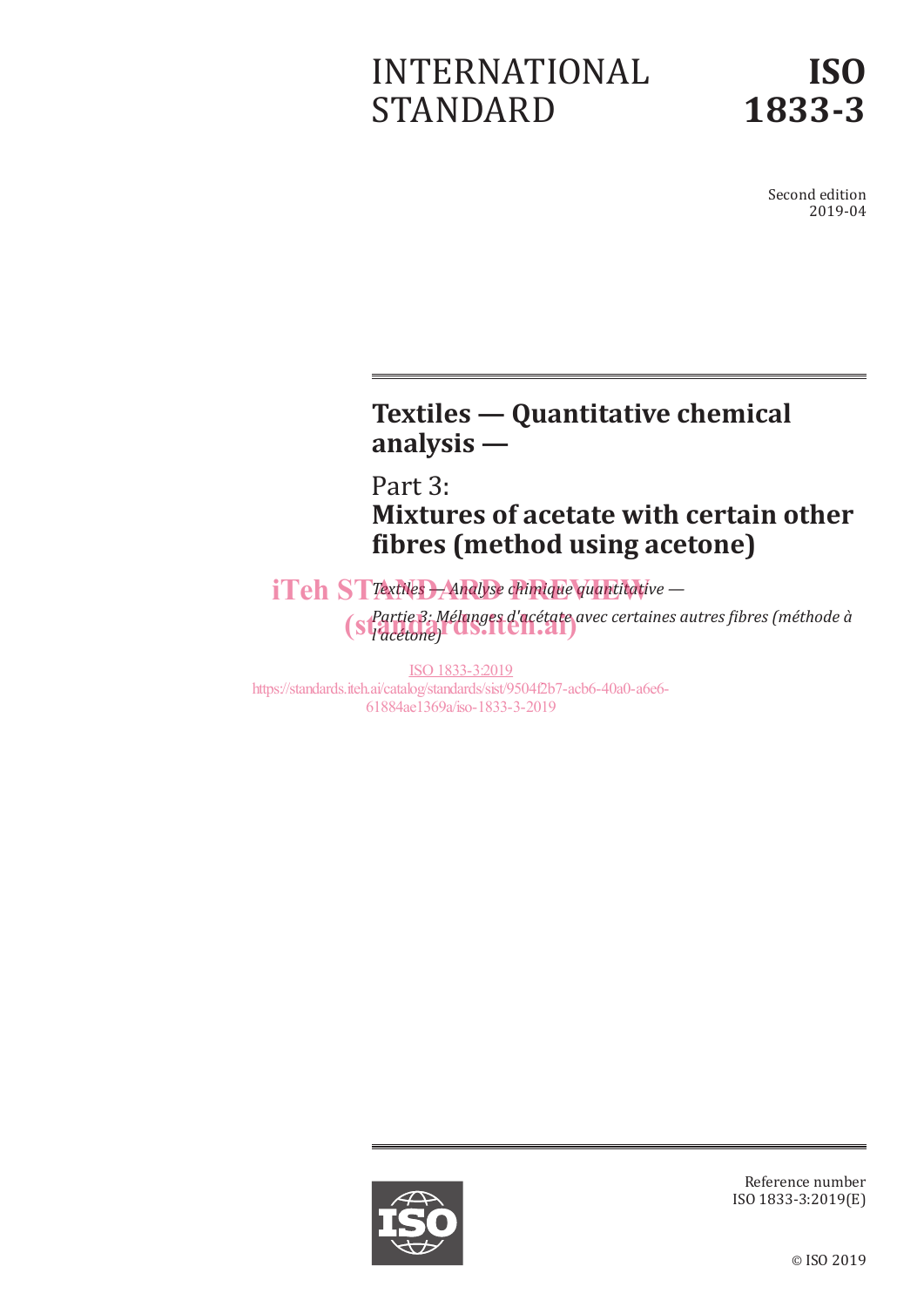## iTeh STANDARD PREVIEW (standards.iteh.ai)

ISO 1833-3:2019

https://standards.iteh.ai/catalog/standards/sist/9504f2b7-acb6-40a0-a6e6- 61884ae1369a/iso-1833-3-2019



#### **COPYRIGHT PROTECTED DOCUMENT**

#### © ISO 2019

All rights reserved. Unless otherwise specified, or required in the context of its implementation, no part of this publication may be reproduced or utilized otherwise in any form or by any means, electronic or mechanical, including photocopying, or posting on the internet or an intranet, without prior written permission. Permission can be requested from either ISO at the address below or ISO's member body in the country of the requester.

ISO copyright office CP 401 • Ch. de Blandonnet 8 CH-1214 Vernier, Geneva Phone: +41 22 749 01 11 Fax: +41 22 749 09 47 Email: copyright@iso.org Website: www.iso.org

Published in Switzerland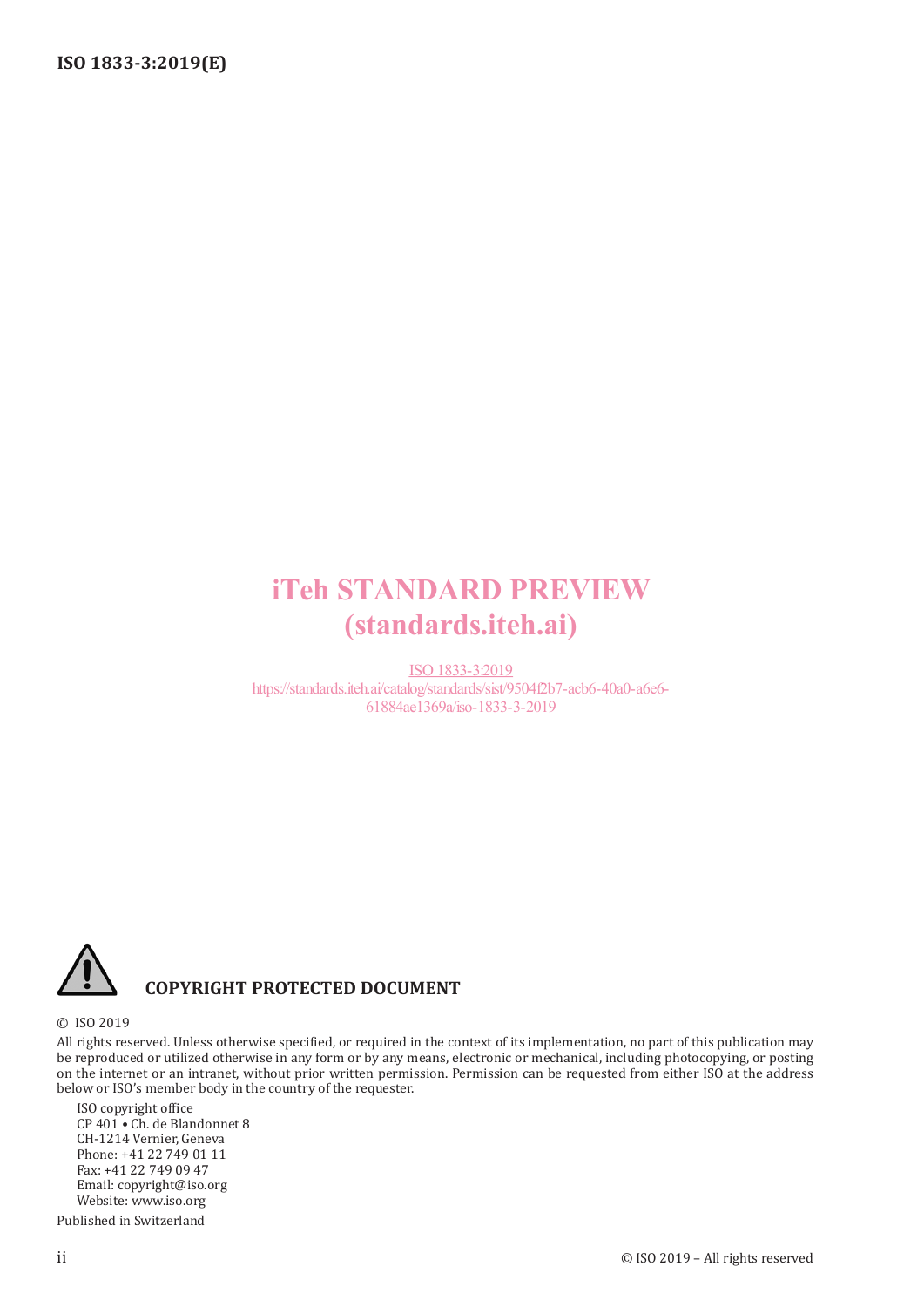Page

### **Contents**

| $\mathbf{2}$     |                                                                                                                                                                                                                                     |
|------------------|-------------------------------------------------------------------------------------------------------------------------------------------------------------------------------------------------------------------------------------|
| 3                | Terms and definitions <b>Executive Construction</b> and the state of the state of the state of the state of the state of the state of the state of the state of the state of the state of the state of the state of the state of th |
| $\boldsymbol{4}$ |                                                                                                                                                                                                                                     |
| 5                |                                                                                                                                                                                                                                     |
| 6                |                                                                                                                                                                                                                                     |
| 7                |                                                                                                                                                                                                                                     |
| 8                | Calculation and expression of results <b>Section</b> 2014 12:00 12:00 13:00 14:00 14:00 14:00 14:00 14:00 14:00 14:00 14:00 14:00 14:00 14:00 14:00 14:00 14:00 14:00 14:00 14:00 14:00 14:00 14:00 14:00 14:00 14:00 14:00 14:00 1 |
| 9                |                                                                                                                                                                                                                                     |

## **iTeh STANDARD PREVIEW** (standards.iteh.ai)

ISO 1833-3:2019 https://standards.iteh.ai/catalog/standards/sist/9504f2b7-acb6-40a0-a6e6-61884ae1369a/iso-1833-3-2019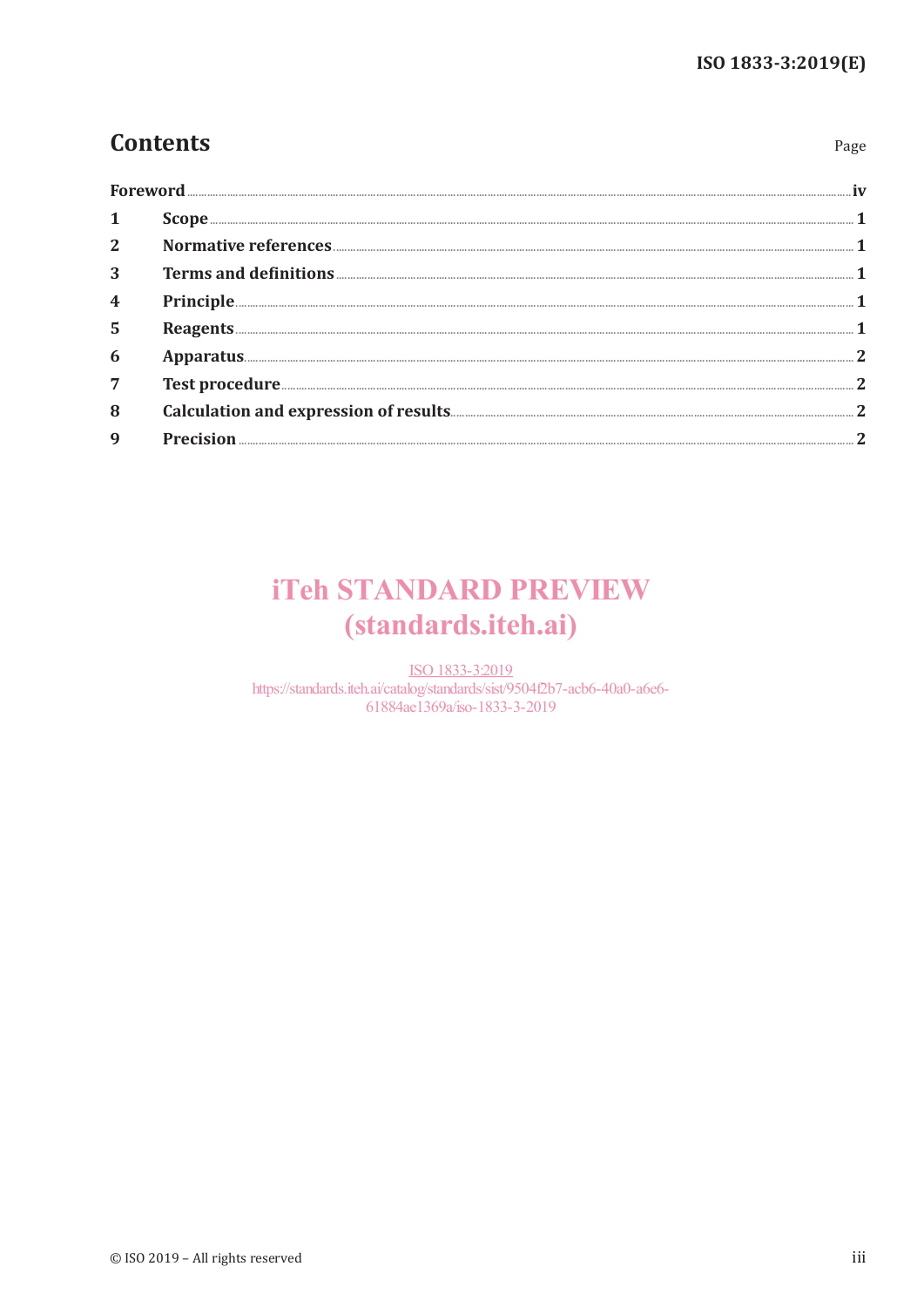### **Foreword**

ISO (the International Organization for Standardization) is a worldwide federation of national standards bodies (ISO member bodies). The work of preparing International Standards is normally carried out through ISO technical committees. Each member body interested in a subject for which a technical committee has been established has the right to be represented on that committee. International organizations, governmental and non-governmental, in liaison with ISO, also take part in the work. ISO collaborates closely with the International Electrotechnical Commission (IEC) on all matters of electrotechnical standardization.

The procedures used to develop this document and those intended for its further maintenance are described in the ISO/IEC Directives, Part 1. In particular the different approval criteria needed for the different types of ISO documents should be noted. This document was drafted in accordance with the editorial rules of the ISO/IEC Directives, Part 2 (see www.iso.org/directives).

Attention is drawn to the possibility that some of the elements of this document may be the subject of patent rights. ISO shall not be held responsible for identifying any or all such patent rights. Details of any patent rights identified during the development of the document will be in the Introduction and/or on the ISO list of patent declarations received (see www.iso.org/patents).

Any trade name used in this document is information given for the convenience of users and does not constitute an endorsement.

For an explanation on the voluntary nature of standards, the meaning of ISO specific terms and expressions related to conformity assessment, as well as information about ISO's adherence to the<br>World Trade Organization (WTO) principles in the Technical Barriers to Trade (TBT) see the following World Trade Organization (WTO) principles in the Technical Barriers to Trade (TBT) see the following URL: <u>www.iso.org/iso/foreword.html</u>. (standards.iteh.ai)

This document was prepared by Technical Committee ISO/TC 38, *Textiles*. ISO 1833-3:2019

This second edition cancels and replaces the first edition (ISO 1833-3:2006), which has been technically revised. The main changes compared to the previous edition are as follows:

- the title has been changed from "Mixtures of acetate **and** certain other fibres…" to "Mixtures of acetate **with** certain other fibres…";
- in Clause 1, some remaining fibres have been added;
- the mandatory Clause 3 "Terms and definitions" has been added and the subsequent clauses have been renumbered;
- in Clause 7 (former Clause 6), "stirring from time to time" has been added;
- in Clause 8 (former Clause 7), a specific *d* factor for melamine and polyacrylate has been added;
- in Clause 9 (former Clause 8), "percentage point" to avoid confusion has been added.

A list of all parts in the ISO 1833 series can be found on the ISO website.

Any feedback or questions on this document should be directed to the user's national standards body. A complete listing of these bodies can be found at www.iso.org/members.html.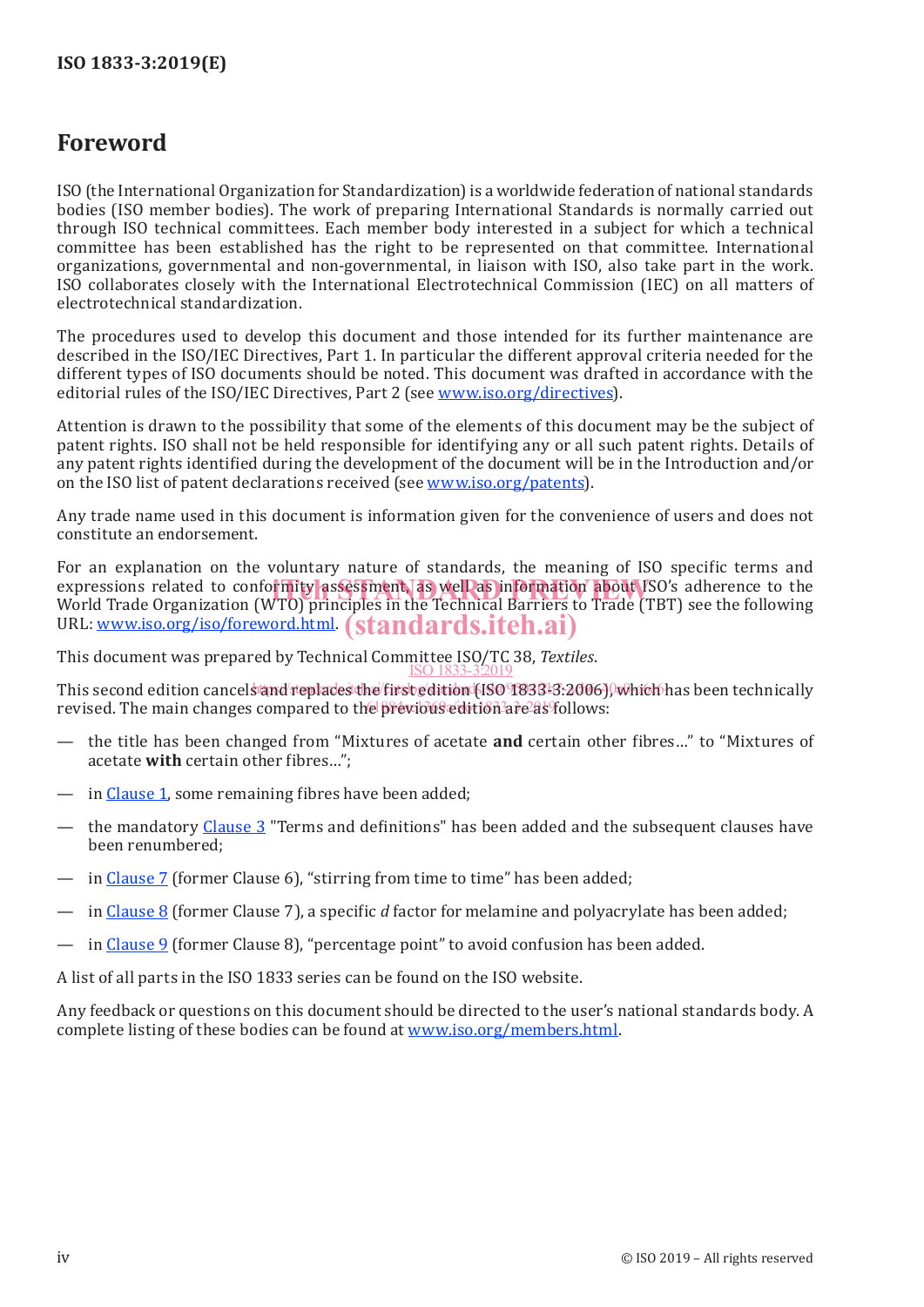### **Textiles — Quantitative chemical analysis —**

### Part 3: **Mixtures of acetate with certain other fibres (method using acetone)**

#### **1 Scope**

This document specifies a method, using acetone, to determine the mass percentage of acetate, after removal of non-fibrous matter, in textiles made of mixtures of

— acetate

with

- wool, animal hair, silk, regenerated protein, cotton (scoured, kiered, or bleached), flax (or linen), hemp, jute, abaca, alfa, coir, broom, ramie, cupro, viscose, modal, polyamide, polyester, acrylic, elastolefin, elastomultiester, melamine, polypropylene/polyamide bicomponent, polyacrylate and glass fibres.
	- iTeh STANDARD PREVIEW

It is not applicable to mixtures containing modacrylic fibres, nor to mixtures containing acetate fibres it is not applicable to mixtures containing modaci yild libres, hold<br>that have been deacetylated on the surface **ards.iteh.ai**)

#### **2 Normative references** ISO 1833-3:2019 https://standards.iteh.ai/catalog/standards/sist/9504f2b7-acb6-40a0-a6e6-

The following documents are referred to  $\frac{1836}{10}$  the text in such a way that some or all of their content constitutes requirements of this document. For dated references, only the edition cited applies. For undated references, the latest edition of the referenced document (including any amendments) applies.

ISO 1833-1, *Textiles — Quantitative chemical analysis — Part 1: General principles of testing*

#### **3 Terms and definitions**

No terms and definitions are listed in this document.

ISO and IEC maintain terminological databases for use in standardization at the following addresses:

- ISO Online browsing platform: available at https://www.iso.org/obp
- IEC Electropedia: available at http://www.electropedia.org/

#### **4 Principle**

The acetate is dissolved out from a known dry mass of the mixture, with acetone. The residue is collected, washed, dried and weighed; its mass, corrected if necessary, is expressed as a percentage of the dry mass of the mixture. The percentage of acetate is found by difference.

#### **5 Reagents**

Use the reagents described in ISO 1833-1 together with that described in 5.1.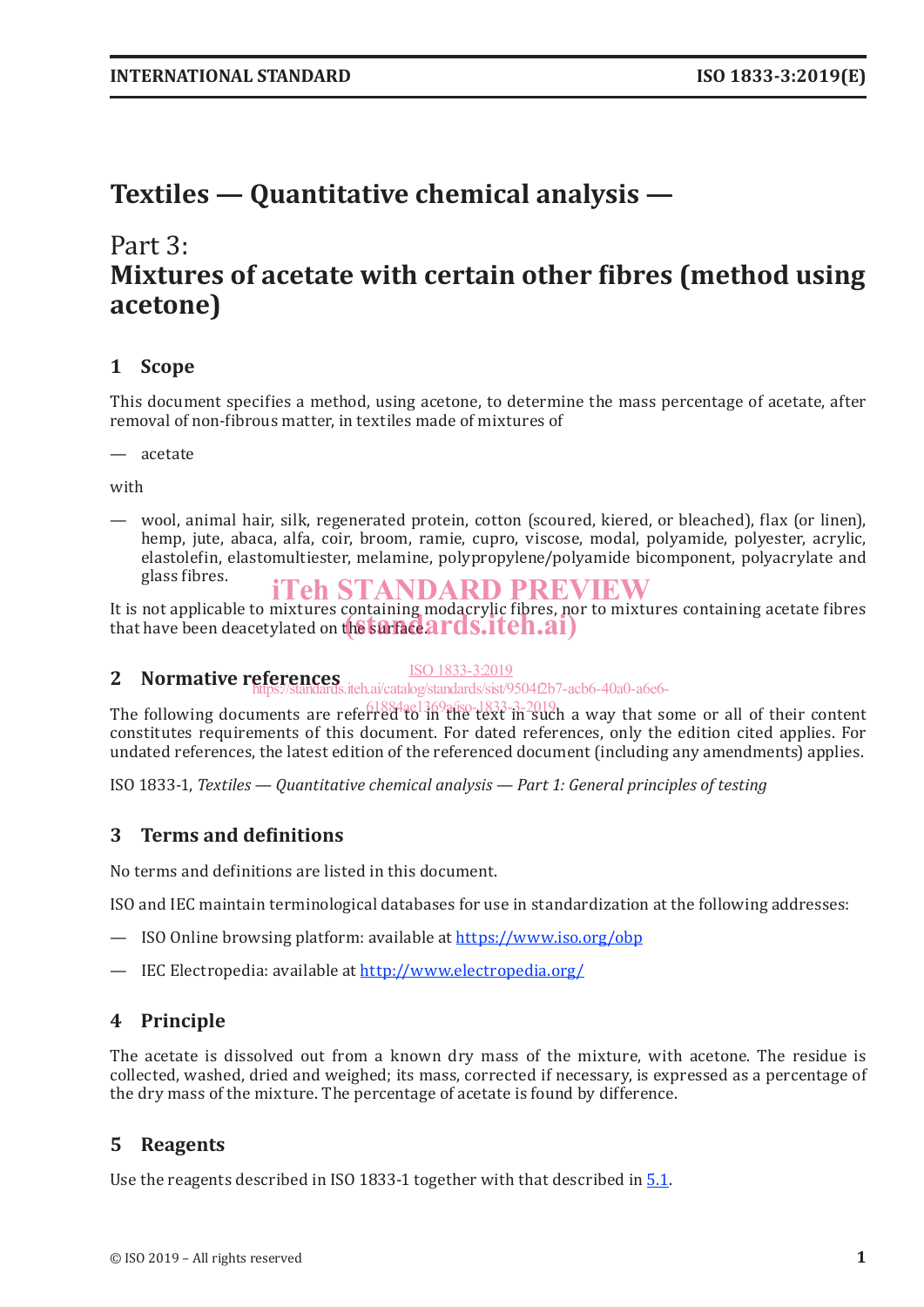#### **5.1 Acetone**.

NOTE The boiling point of acetone is  $56^{\circ}$ C.

#### **6 Apparatus**

Use the apparatus described in ISO 1833-1 together with that described in 6.1.

**6.1 Conical flask**, minimum capacity 200 ml, glass-stoppered.

#### **7 Test procedure**

Follow the general procedure described in ISO 1833-1, and then proceed as follows.

To the specimen contained in the conical flask, add 100 ml of acetone per gram of specimen and shake the flask. Allow it to stand for 30 min at room temperature, stirring from time to time, and then decant the liquid through the weighed filter crucible.

Repeat the treatment twice more (making three extractions in all), but for periods of 15 min only, so that the total time of treatment in acetone is 1 h. Wash the residue into the filter crucible with acetone and drain using suction. Refill the crucible with acetone and allow it to drain under gravity. Finally, drain the crucible using suction, dry the crucible and residue, then cool and weigh them.

## 8 **Calculation and expression of results** ARD PREVIEW

Calculate the results as described in the general instructions of ISO 1833-1.

The value of *d* is 1,00 except for melamine and p<u>olyacrylate, fo</u>r which *d* is 1,01.

https://standards.iteh.ai/catalog/standards/sist/9504f2b7-acb6-40a0-a6e6- 61884ae1369a/iso-1833-3-2019

#### **9 Precision**

On a homogeneous mixture of textile materials, the confidence limits of the results obtained by this method are not greater than ±1 percentage point for the confidence level of 95 %.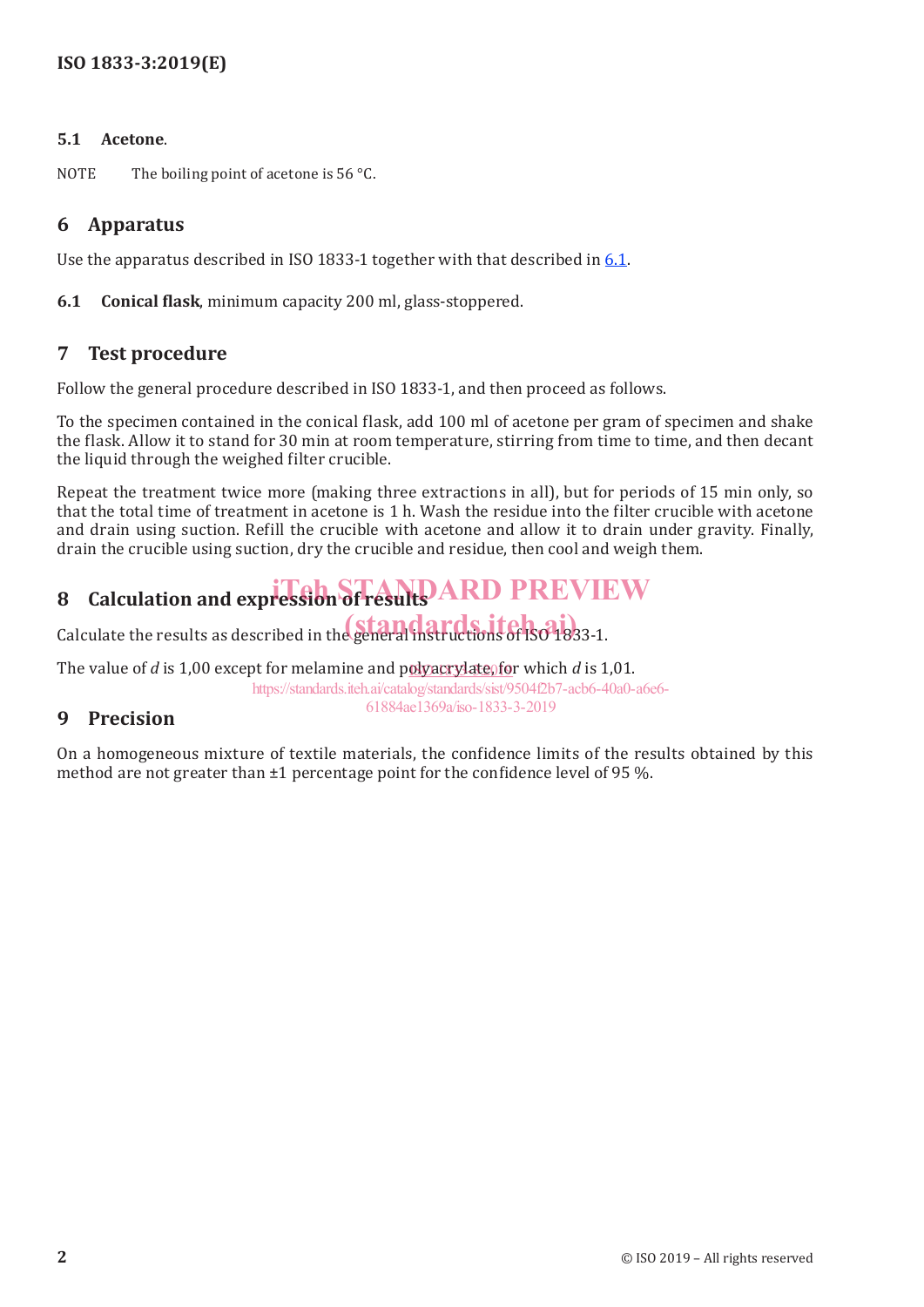## iTeh STANDARD PREVIEW (standards.iteh.ai)

ISO 1833-3:2019 https://standards.iteh.ai/catalog/standards/sist/9504f2b7-acb6-40a0-a6e6- 61884ae1369a/iso-1833-3-2019